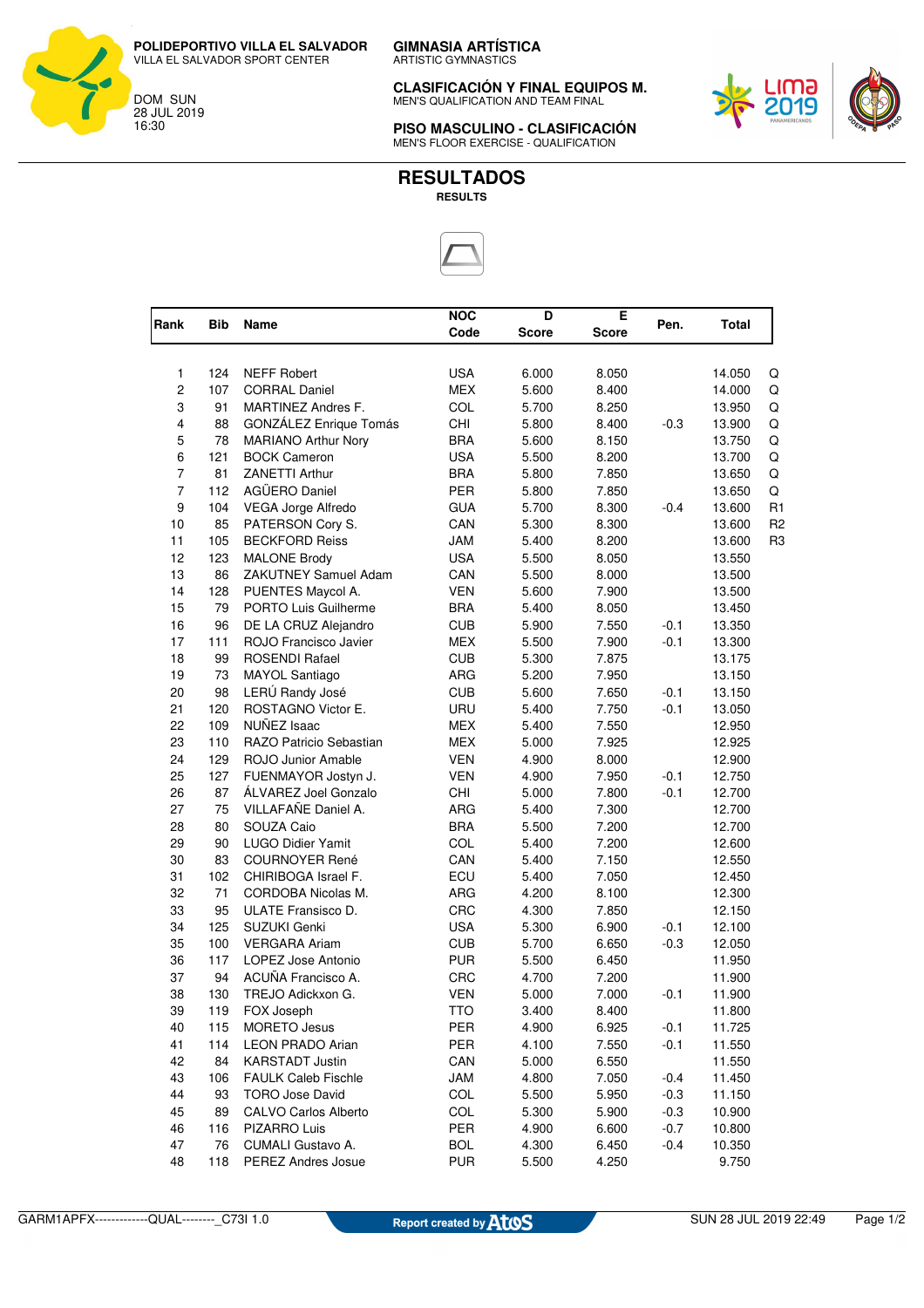**POLIDEPORTIVO VILLA EL SALVADOR** VILLA EL SALVADOR SPORT CENTER

DOM SUN 28 JUL 2019 16:30

**CLASIFICACIÓN Y FINAL EQUIPOS M.** MEN'S QUALIFICATION AND TEAM FINAL



**PISO MASCULINO - CLASIFICACIÓN** MEN'S FLOOR EXERCISE - QUALIFICATION



| Rank | <b>Bib</b> | Name                                       | <b>NOC</b><br>Code | D<br><b>Score</b> | Е<br><b>Score</b> | Pen.                               | Total               |
|------|------------|--------------------------------------------|--------------------|-------------------|-------------------|------------------------------------|---------------------|
| 49   | 103        | CHICAS Fabio A.<br>72 JATO Julian Ezequiel | <b>ESA</b><br>ARG. | 3.200             | 5.600             | $-0.3$<br>$\overline{\phantom{a}}$ | 8.500<br><b>DNS</b> |

| Legend:                                     |                                      |  |                       |          |
|---------------------------------------------|--------------------------------------|--|-----------------------|----------|
| Difficulty<br>Penalty<br>Pen.               | Did not Start<br><b>DNS</b><br>Floor |  | Execution             |          |
|                                             |                                      |  |                       |          |
| GARM1APFX-------------QUAL-------- C73I 1.0 | Report created by <b>ATOS</b>        |  | SUN 28 JUL 2019 22:49 | Page 2/2 |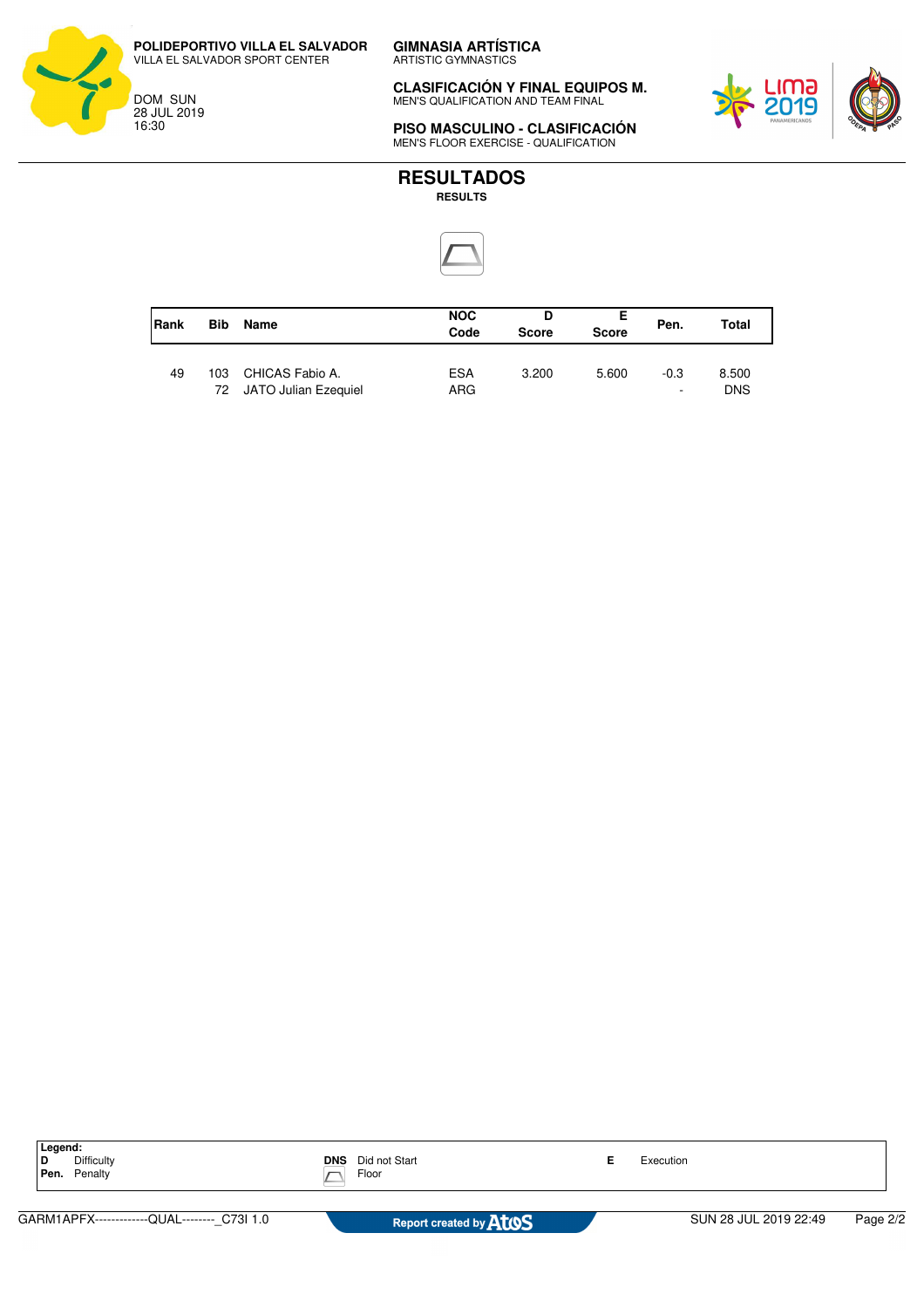ARTISTIC GYMNASTICS

**CLASIFICACIÓN Y FINAL EQUIPOS M.** MEN'S QUALIFICATION AND TEAM FINAL



**CABALLO CON ARZONES MASCULINO - CLAS** MEN'S POMMEL HORSE - QUALIFICATION



| Rank           | Bib | Name                                          | <b>NOC</b><br>Code | D<br><b>Score</b> | Е<br><b>Score</b> | Pen.<br><b>Total</b> |
|----------------|-----|-----------------------------------------------|--------------------|-------------------|-------------------|----------------------|
|                |     |                                               |                    |                   |                   |                      |
| 1              | 123 | <b>MALONE Brody</b>                           | <b>USA</b>         | 5.700             | 8.800             | 14.500               |
| 2              | 82  | <b>CLAY Zachary Nathaniel</b>                 | CAN                | 5.800             | 8.700             | 14.500               |
| 3              | 107 | <b>CORRAL Daniel</b>                          | <b>MEX</b>         | 5.500             | 8.650             | 14.150               |
| 4              | 124 | <b>NEFF Robert</b>                            | <b>USA</b>         | 5.600             | 8.500             | 14.100               |
| 5              | 77  | <b>BARRETTO Francisco Carlos</b>              | <b>BRA</b>         | 5.600             | 8.350             | 13.950               |
| 5              | 121 | <b>BOCK Cameron</b>                           | <b>USA</b>         | 5.600             | 8.350             | 13.950               |
| $\overline{7}$ | 84  | <b>KARSTADT Justin</b>                        | CAN                | 5.000             | 8.900             | 13.900               |
| 8              | 89  | <b>CALVO Carlos Alberto</b>                   | COL                | 5.400             | 8.500             | 13.900               |
| 9              | 83  | <b>COURNOYER René</b>                         | CAN                | 5.300             | 8.500             | 13.800               |
| 10             | 115 | <b>MORETO Jesus</b>                           | PER                | 5.200             | 8.550             | 13.750               |
| 11             | 130 | TREJO Adickxon G.                             | <b>VEN</b>         | 5.200             | 8.100             | 13.300               |
| 12             | 73  | <b>MAYOL Santiago</b>                         | ARG                | 5.300             | 8.000             | 13.300               |
| 13             | 85  | PATERSON Cory S.                              | CAN                | 4.900             | 8.375             | 13.275               |
| 14             | 125 | <b>SUZUKI Genki</b>                           | <b>USA</b>         | 5.400             | 7.550             | 12.950               |
| 15             | 97  | GODOY Huber                                   | <b>CUB</b>         | 5.000             | 7.750             | 12.750               |
| 16             | 79  | <b>PORTO Luis Guilherme</b>                   | <b>BRA</b>         | 4.800             | 7.750             | 12.550               |
| 17             | 118 | <b>PEREZ Andres Josue</b>                     | <b>PUR</b>         | 5.500             | 7.050             | 12.550               |
| 18             | 102 | CHIRIBOGA Israel F.                           | ECU                | 5.100             | 7.400             | 12.500               |
| 19             | 92  | <b>MARTINEZ José Manuel</b>                   | COL                | 4.700             | 7.650             | 12.350               |
| 20             | 127 | FUENMAYOR Jostyn J.                           | <b>VEN</b>         | 5.100             | 7.200             | 12.300               |
| 21             | 78  | <b>MARIANO Arthur Nory</b>                    | <b>BRA</b>         | 5.200             | 7.050             | 12.250               |
| 22             | 129 | ROJO Junior Amable                            | <b>VEN</b>         | 4.300             | 7.850             | 12.150               |
| 23             | 105 | <b>BECKFORD Reiss</b>                         | JAM                | 4.400             | 7.650             | 12.050               |
| 24             | 98  | LERÚ Randy José                               | <b>CUB</b>         | 4.200             | 7.650             | 11.850               |
| 25             | 109 | NUÑEZ Isaac                                   | <b>MEX</b>         | 5.200             | 6.650             | 11.850               |
| 26             | 80  | SOUZA Caio                                    | <b>BRA</b>         | 5.800             | 6.000             | 11.800               |
| 27             | 103 | CHICAS Fabio A.                               | <b>ESA</b>         | 4.400             | 7.250             | 11.650               |
| 28             |     |                                               |                    |                   |                   |                      |
| 29             | 99  | <b>ROSENDI Rafael</b>                         | <b>CUB</b>         | 4.300             | 7.150             | 11.450               |
|                | 100 | <b>VERGARA Ariam</b>                          | <b>CUB</b>         | 4.000             | 7.350             | 11.350               |
| 30             | 108 | DE LUNA Fabian                                | <b>MEX</b>         | 4.300             | 7.050             | 11.350               |
| 31             | 119 | FOX Joseph                                    | <b>TTO</b>         | 3.900             | 7.400             | 11.300               |
| 32             | 110 | RAZO Patricio Sebastian<br>ULATE Fransisco D. | <b>MEX</b>         | 4.000             | 7.250             | 11.250               |
| 33             | 95  | <b>LOPEZ Jose Antonio</b>                     | CRC                | 4.000             | 7.200             | 11.200               |
| 34             | 117 |                                               | <b>PUR</b>         | 5.100             | 6.100             | 11.200               |
| 35             | 90  | <b>LUGO Didier Yamit</b>                      | COL                | 4.800             | 6.325             | 11.125               |
| 36             | 87  | ALVAREZ Joel Gonzalo                          | CHI                | 4.100             | 7.000             | 11.100               |
| 37             | 106 | <b>FAULK Caleb Fischle</b>                    | <b>JAM</b>         | 4.100             | 6.950             | 11.050               |
| 38             | 94  | ACUNA Francisco A.                            | CRC                | 3.700             | 7.250             | 10.950               |
| 39             | 91  | <b>MARTINEZ Andres F.</b>                     | COL                | 4.900             | 5.950             | 10.850               |
| 40             | 75  | VILLAFAÑE Daniel A.                           | ARG                | 3.900             | 6.600             | 10.500               |
| 41             | 128 | PUENTES Maycol A.                             | <b>VEN</b>         | 4.000             | 6.500             | 10.500               |
| 42             | 112 | AGÜERO Daniel                                 | <b>PER</b>         | 4.600             | 5.325             | 9.925                |
| 43             | 120 | ROSTAGNO Victor E.                            | URU                | 3.800             | 5.650             | 9.450                |
| 44             | 113 | <b>GALLEGOS Mauricio</b>                      | PER                | 3.700             | 5.400             | 9.100                |
| 45             | 76  | CUMALI Gustavo A.                             | <b>BOL</b>         | 2.500             | 6.000             | 8.500                |
| 46             | 114 | <b>LEON PRADO Arian</b>                       | PER                | 4.000             | 4.100             | 8.100                |

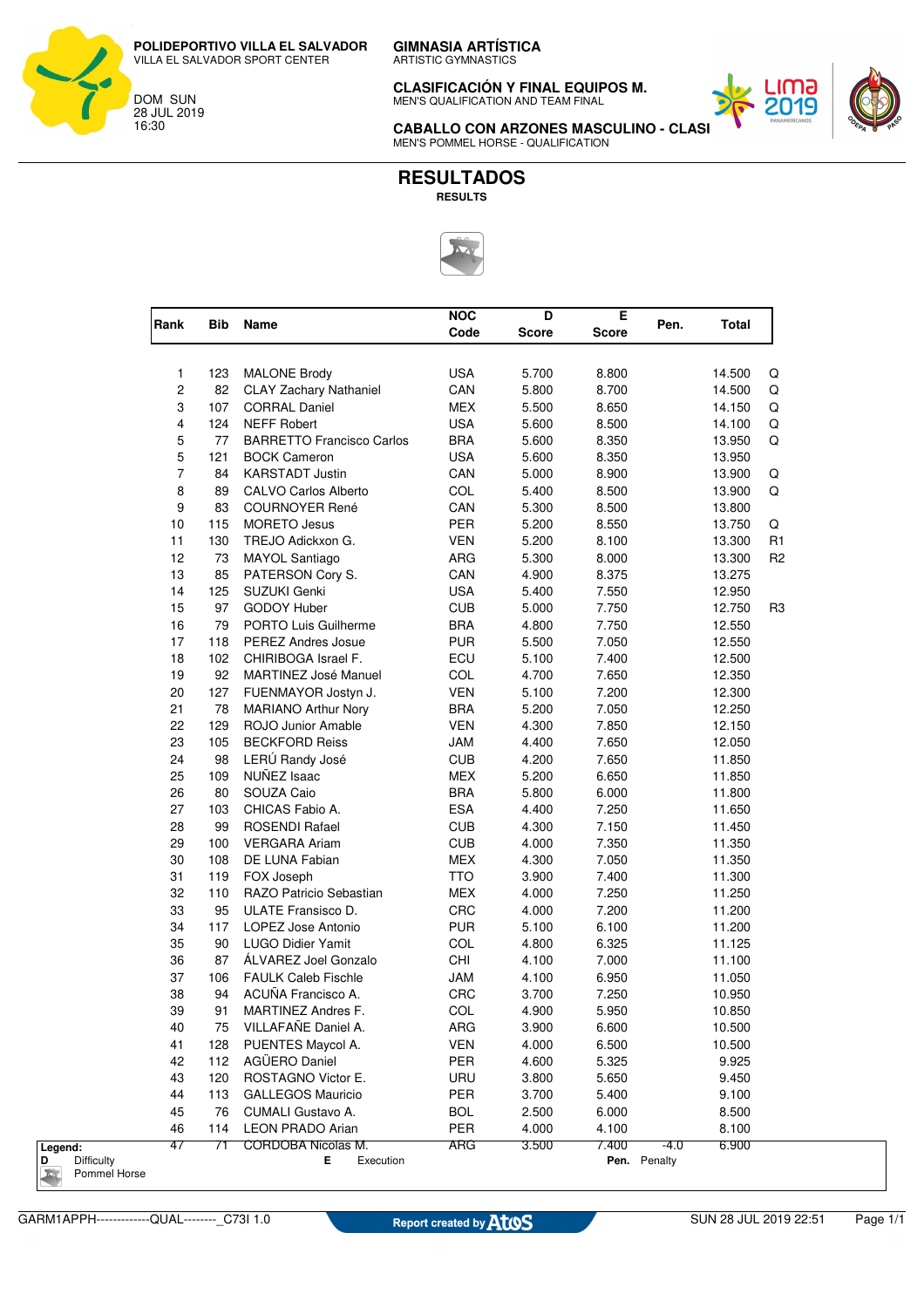**CLASIFICACIÓN Y FINAL EQUIPOS M.** MEN'S QUALIFICATION AND TEAM FINAL



**ANILLOS MASCULINO - CLASIFICACIÓN** MEN'S RINGS - QUALIFICATION



| Rank                    | <b>Bib</b> | Name                            | <b>NOC</b> | D     | Е     | Pen. | Total  |                |
|-------------------------|------------|---------------------------------|------------|-------|-------|------|--------|----------------|
|                         |            |                                 | Code       | Score | Score |      |        |                |
| 1                       | 81         | <b>ZANETTI Arthur</b>           | <b>BRA</b> | 6.000 | 9.000 |      | 15.000 | Q              |
| $\boldsymbol{2}$        | 74         | <b>MOLINARI Federico Martin</b> | ARG        | 5.900 | 8.600 |      | 14.500 | Q              |
| 3                       | 108        | DE LUNA Fabian                  | <b>MEX</b> | 6.100 | 8.250 |      | 14.350 | Q              |
| $\overline{\mathbf{4}}$ | 90         | <b>LUGO Didier Yamit</b>        | COL        | 6.100 | 8.200 |      | 14.300 | Q              |
| 5                       | 83         | <b>COURNOYER René</b>           | CAN        | 5.300 | 8.700 |      | 14.000 | Q              |
| 6                       | 75         | VILLAFAÑE Daniel A.             | <b>ARG</b> | 5.800 | 8.050 |      | 13.850 | Q              |
| $\overline{7}$          | 99         | ROSENDI Rafael                  | <b>CUB</b> | 5.700 | 8.100 |      | 13.800 | Q              |
| 8                       | 80         | SOUZA Caio                      | <b>BRA</b> | 5.800 | 8.000 |      | 13.800 | Q              |
| 9                       | 121        | <b>BOCK Cameron</b>             | <b>USA</b> | 5.100 | 8.550 |      | 13.650 | R <sub>1</sub> |
| 10                      | 123        | <b>MALONE Brody</b>             | <b>USA</b> | 5.400 | 8.150 |      | 13.550 | R <sub>2</sub> |
| 11                      | 85         | PATERSON Cory S.                | CAN        | 5.000 | 8.400 |      | 13.400 | R <sub>3</sub> |
| 12                      | 89         | <b>CALVO Carlos Alberto</b>     | COL        | 5.600 | 7.775 |      | 13.375 |                |
| 13                      | 84         | <b>KARSTADT Justin</b>          | CAN        | 4.800 | 8.550 |      | 13.350 |                |
| 14                      | 78         | <b>MARIANO Arthur Nory</b>      | <b>BRA</b> | 4.700 | 8.550 |      | 13.250 |                |
| 15                      | 125        | SUZUKI Genki                    | <b>USA</b> | 4.700 | 8.500 |      | 13.200 |                |
| 16                      | 117        | LOPEZ Jose Antonio              | <b>PUR</b> | 5.200 | 8.000 |      | 13.200 |                |
| 17                      | 98         | LERÚ Randy José                 | <b>CUB</b> | 5.000 | 8.150 |      | 13.150 |                |
| 18                      | 107        | <b>CORRAL Daniel</b>            | <b>MEX</b> | 4.700 | 8.400 |      | 13.100 |                |
| 19                      | 79         | PORTO Luis Guilherme            | <b>BRA</b> | 4.500 | 8.500 |      | 13.000 |                |
| 20                      | 124        | <b>NEFF Robert</b>              | <b>USA</b> | 4.700 | 8.300 |      | 13.000 |                |
| 21                      | 129        | ROJO Junior Amable              | <b>VEN</b> | 4.700 | 8.250 |      | 12.950 |                |
| 22                      | 105        | <b>BECKFORD Reiss</b>           | <b>JAM</b> | 4.800 | 8.150 |      | 12.950 |                |
| 23                      | 109        | NUÑEZ Isaac                     | <b>MEX</b> | 4.500 | 8.400 |      | 12.900 |                |
| 24                      | 106        | <b>FAULK Caleb Fischle</b>      | JAM        | 4.600 | 8.300 |      | 12.900 |                |
| 25                      | 73         | MAYOL Santiago                  | <b>ARG</b> | 4.500 | 8.350 |      | 12.850 |                |
| 26                      | 92         | MARTINEZ José Manuel            | COL        | 5.400 | 7.425 |      | 12.825 |                |
| 27                      | 87         | ÁLVAREZ Joel Gonzalo            | CHI        | 4.500 | 8.300 |      | 12.800 |                |
| 28                      | 96         | DE LA CRUZ Alejandro            | <b>CUB</b> | 5.600 | 7.200 |      | 12.800 |                |
| 29                      | 110        | RAZO Patricio Sebastian         | <b>MEX</b> | 5.000 | 7.700 |      | 12.700 |                |
| 30                      | 82         | <b>CLAY Zachary Nathaniel</b>   | CAN        | 5.300 | 7.400 |      | 12.700 |                |
| 31                      | 130        | TREJO Adickxon G.               | <b>VEN</b> | 4.800 | 7.850 |      | 12.650 |                |
| 32                      | 115        | <b>MORETO Jesus</b>             | PER        | 4.500 | 8.000 |      | 12.500 |                |
| 33                      | 71         | CORDOBA Nicolas M.              | ARG        | 3.700 | 8.650 |      | 12.350 |                |
| 34                      | 95         | ULATE Fransisco D.              | CRC        | 4.200 | 8.150 |      | 12.350 |                |
| 35                      | 100        | <b>VERGARA Ariam</b>            | <b>CUB</b> | 4.600 | 7.700 |      | 12.300 |                |
| 36                      | 127        | FUENMAYOR Jostyn J.             | <b>VEN</b> | 5.400 | 6.900 |      | 12.300 |                |
| 37                      | 118        | <b>PEREZ Andres Josue</b>       | <b>PUR</b> | 4.500 | 7.700 |      | 12.200 |                |
| 38                      | 120        | ROSTAGNO Victor E.              | URU        | 4.800 | 7.400 |      | 12.200 |                |
| 39                      | 91         | MARTINEZ Andres F.              | <b>COL</b> | 4.900 | 7.250 |      | 12.150 |                |
| 40                      | 112        | AGÜERO Daniel                   | PER        | 4.400 | 7.700 |      | 12.100 |                |
| 41                      | 94         | ACUÑA Francisco A.              | CRC        | 3.900 | 8.150 |      | 12.050 |                |
| 42                      | 126        | BRICEÑO Orlando D'jesus         | <b>VEN</b> | 4.200 | 7.500 |      | 11.700 |                |
| 43                      | 102        | CHIRIBOGA Israel F.             | ECU        | 3.800 | 7.850 |      | 11.650 |                |
| 44                      | 114        | <b>LEON PRADO Arian</b>         | PER        | 3.900 | 7.750 |      | 11.650 |                |
| 45                      | 119        | FOX Joseph                      | <b>TTO</b> | 3.800 | 7.800 |      | 11.600 |                |
| 46                      | 76         | CUMALI Gustavo A.               | <b>BOL</b> | 3.300 | 6.450 |      | 9.750  |                |
| 47                      | 103        | CHICAS Fabio A.                 | <b>ESA</b> | 2.900 | 6.600 |      | 9.500  |                |

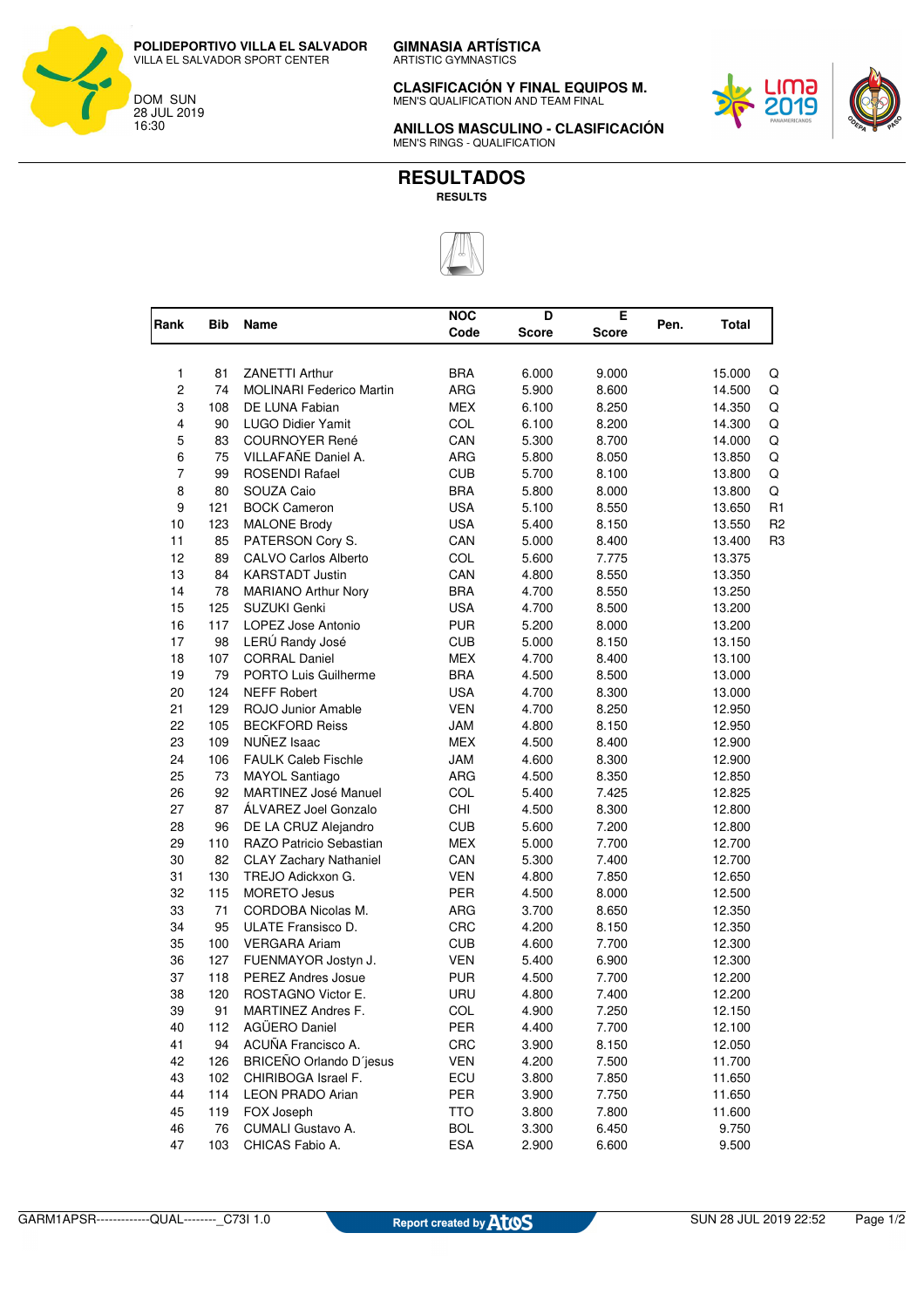**POLIDEPORTIVO VILLA EL SALVADOR** VILLA EL SALVADOR SPORT CENTER

DOM SUN 28 JUL 2019 16:30

**CLASIFICACIÓN Y FINAL EQUIPOS M.** MEN'S QUALIFICATION AND TEAM FINAL



**ANILLOS MASCULINO - CLASIFICACIÓN** MEN'S RINGS - QUALIFICATION



| Rank | <b>Bib</b> | Name             | <b>NOC</b><br>Code | D<br><b>Score</b> | <b>Score</b> | Pen. | Total |
|------|------------|------------------|--------------------|-------------------|--------------|------|-------|
| 48   |            | 116 PIZARRO Luis | <b>PER</b>         | 3.200             | 8.050        | -4.3 | 6.950 |

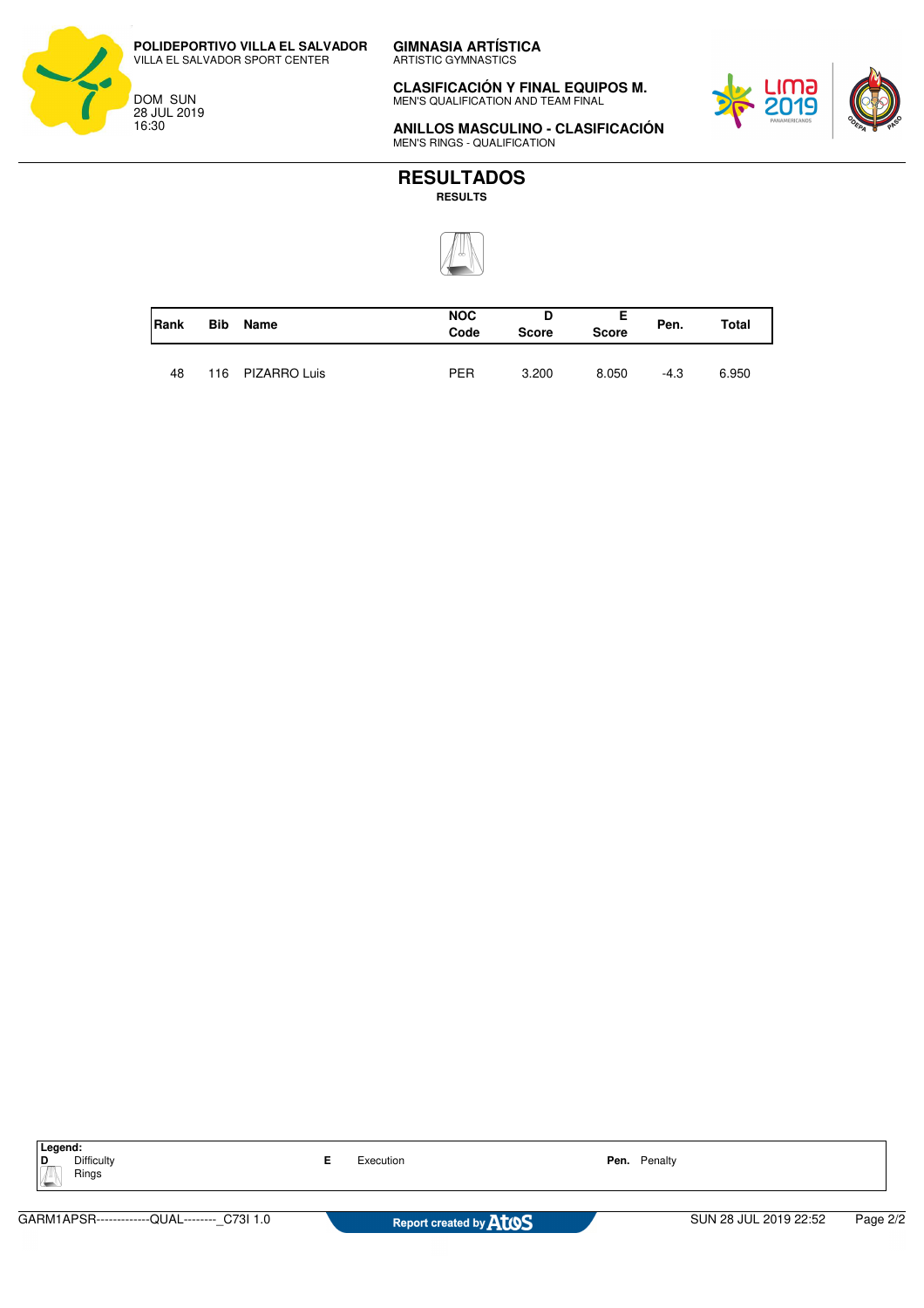**GIMNASIA ARTÍSTICA** ARTISTIC GYMNASTICS **POLIDEPORTIVO VILLA EL SALVADOR**

VILLA EL SALVADOR SPORT CENTER

DOM SUN 28 JUL 2019 16:30

**CLASIFICACIÓN Y FINAL EQUIPOS M.** MEN'S QUALIFICATION AND TEAM FINAL



**SALTO MASCULINO - CLASIFICACIÓN** MEN'S VAULT - QUALIFICATION



| Rank           | <b>Bib</b> | Name                      | <b>NOC</b><br>Code | Vault               | D<br><b>Score</b> | E<br><b>Score</b> | Pen.             | Vault<br><b>Score</b> | <b>Total</b> |
|----------------|------------|---------------------------|--------------------|---------------------|-------------------|-------------------|------------------|-----------------------|--------------|
|                |            |                           |                    |                     |                   |                   |                  |                       |              |
| 1              | 104        | VEGA Jorge Alfredo        | <b>GUA</b>         | 1<br>2              | 5.600<br>5.200    | 9.300<br>9.350    | $-0.1$           | 14.900<br>14.450      | 14.675 Q     |
| 2              | 101        | <b>NIN Audrys</b>         | <b>DOM</b>         | 1<br>2              | 5.200<br>5.600    | 9.050<br>9.100    | $-0.1$           | 14.250<br>14.600      | 14.425 Q     |
| 3              | 79         | PORTO Luis Guilherme      | <b>BRA</b>         | 1<br>2              | 5.200<br>4.800    | 9.350<br>9.250    |                  | 14.550<br>14.050      | 14.300 Q     |
| 4              | 117        | LOPEZ Jose Antonio        | <b>PUR</b>         | 1<br>$\overline{2}$ | 5.200<br>5.200    | 9.350<br>8.800    | $-0.1$           | 14.450<br>14.000      | 14.225 Q     |
| 5              | 108        | DE LUNA Fabian            | <b>MEX</b>         | 1<br>2              | 5.200<br>5.200    | 9.050<br>9.000    | $-0.1$           | 14.250<br>14.100      | 14.175 Q     |
| 6              | 93         | <b>TORO Jose David</b>    | COL                | 1<br>2              | 5.200<br>4.800    | 9.250<br>9.100    | $-0.1$           | 14.350<br>13.900      | 14.125 Q     |
| $\overline{7}$ | 96         | DE LA CRUZ Alejandro      | <b>CUB</b>         | 1<br>2              | 5.200<br>4.800    | 9.050<br>9.050    | $-0.1$<br>$-0.3$ | 14.150<br>13.550      | 13.850 Q     |
| 8              | 98         | LERÚ Randy José           | <b>CUB</b>         | 1<br>$\overline{c}$ | 5.200<br>5.200    | 9.100<br>8.000    | $-0.1$           | 14.300<br>13.100      | 13.700 Q     |
| 9              | 75         | VILLAFAÑE Daniel A.       | <b>ARG</b>         | 1<br>2              | 5.200<br>5.200    | 9.000<br>7.950    |                  | 14.200<br>13.150      | 13.675 R1    |
| 10             | 112        | AGÜERO Daniel             | <b>PER</b>         | 1<br>2              | 5.200<br>5.200    | 9.150<br>7.700    |                  | 14.350<br>12.900      | 13.625 R2    |
| 11             | 120        | <b>ROSTAGNO Victor E.</b> | <b>URU</b>         | 1<br>$\overline{2}$ | 5.200<br>5.200    | 9.050<br>7.900    | $-0.1$           | 14.150<br>13.100      | 13.625 R3    |
| 12             | 111        | ROJO Francisco Javier     | <b>MEX</b>         | 1<br>2              | 5.200<br>4.800    | 8.150<br>9.300    | $-0.3$           | 13.050<br>14.100      | 13.575       |

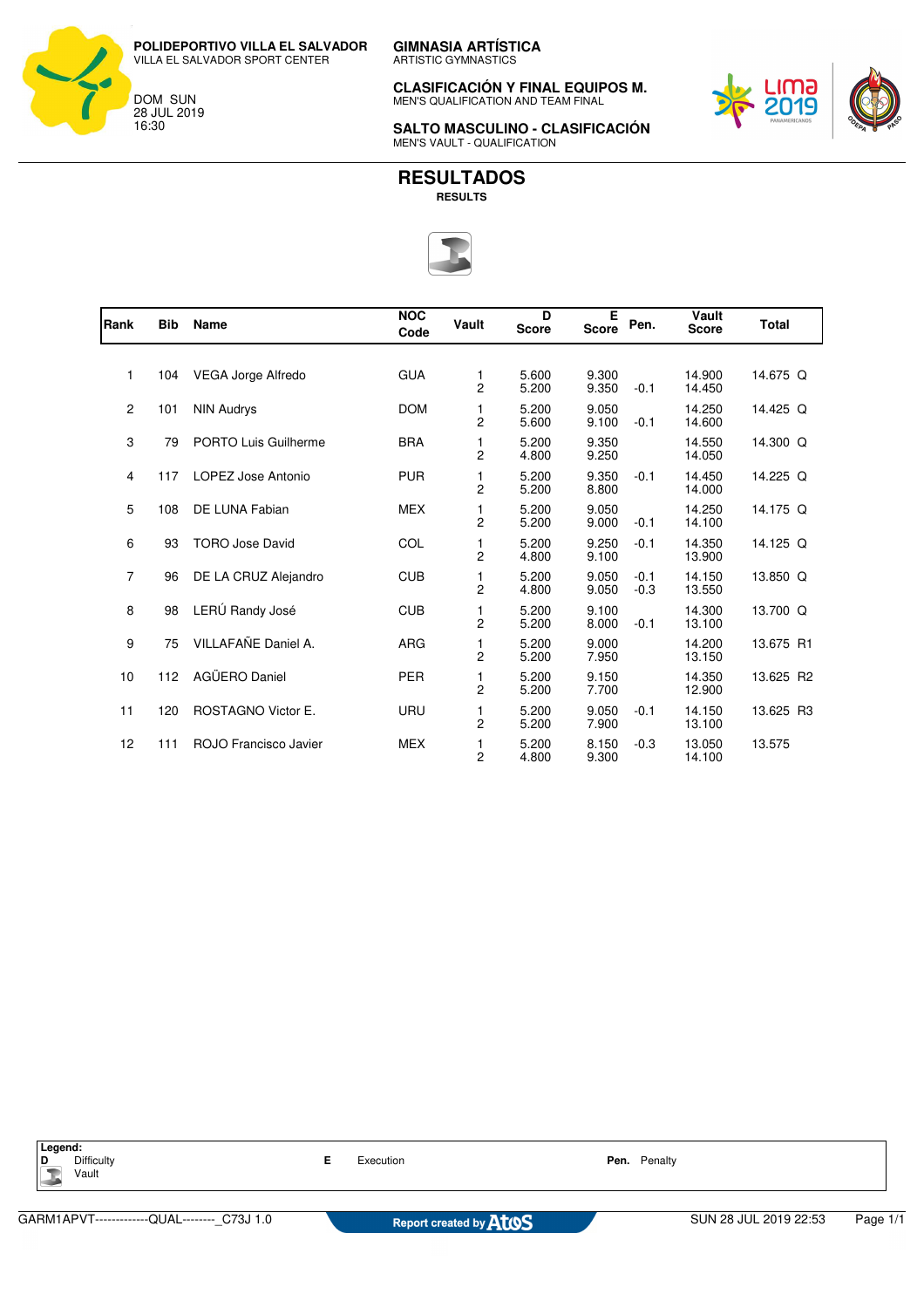ARTISTIC GYMNASTICS

**CLASIFICACIÓN Y FINAL EQUIPOS M.** MEN'S QUALIFICATION AND TEAM FINAL



**BARRAS PARALELAS MASCULINO - CLASIFIC.** MEN'S PARALLEL BARS - QUALIFICATION



|                |            |                                  | <b>NOC</b> | D            | E            |      |        |                |
|----------------|------------|----------------------------------|------------|--------------|--------------|------|--------|----------------|
| Rank           | <b>Bib</b> | Name                             | Code       | <b>Score</b> | <b>Score</b> | Pen. | Total  |                |
|                |            |                                  |            |              |              |      |        |                |
| $\mathbf{1}$   | 80         | SOUZA Caio                       | <b>BRA</b> | 6.100        | 8.750        |      | 14.850 | Q              |
| $\overline{c}$ | 109        | NUÑEZ Isaac                      | <b>MEX</b> | 5.900        | 8.700        |      | 14.600 | Q              |
| 3              | 100        | <b>VERGARA Ariam</b>             | <b>CUB</b> | 6.200        | 8.300        |      | 14.500 | Q              |
| 4              | 121        | <b>BOCK Cameron</b>              | <b>USA</b> | 5.900        | 8.500        |      | 14.400 | Q              |
| 5              | 78         | <b>MARIANO Arthur Nory</b>       | <b>BRA</b> | 5.600        | 8.700        |      | 14.300 | Q              |
| 6              | 123        | <b>MALONE Brody</b>              | <b>USA</b> | 5.800        | 8.350        |      | 14.150 | Q              |
| $\overline{7}$ | 122        | <b>BRECKENRIDGE Grant</b>        | <b>USA</b> | 5.400        | 8.600        |      | 14.000 |                |
| 8              | 77         | <b>BARRETTO Francisco Carlos</b> | <b>BRA</b> | 5.700        | 8.300        |      | 14.000 |                |
| 9              | 84         | <b>KARSTADT Justin</b>           | CAN        | 5.400        | 8.500        |      | 13.900 | Q              |
| 10             | 124        | <b>NEFF Robert</b>               | <b>USA</b> | 5.500        | 8.400        |      | 13.900 |                |
| 11             | 89         | <b>CALVO Carlos Alberto</b>      | COL        | 5.600        | 8.300        |      | 13.900 | Q              |
| 12             | 130        | TREJO Adickxon G.                | <b>VEN</b> | 5.200        | 8.550        |      | 13.750 | R <sub>1</sub> |
| 13             | 98         | LERÚ Randy José                  | <b>CUB</b> | 5.900        | 7.825        |      | 13.725 | R <sub>2</sub> |
| 14             | 87         | ÁLVAREZ Joel Gonzalo             | CHI        | 5.300        | 8.250        |      | 13.550 | R <sub>3</sub> |
| 15             | 83         | <b>COURNOYER René</b>            | CAN        | 5.500        | 8.000        |      | 13.500 |                |
| 16             | 90         | LUGO Didier Yamit                | COL        | 5.200        | 8.200        |      | 13.400 |                |
| 17             | 85         | PATERSON Cory S.                 | CAN        | 5.600        | 7.800        |      | 13.400 |                |
| 18             | 91         | MARTINEZ Andres F.               | COL        | 5.100        | 8.150        |      | 13.250 |                |
| 19             | 108        | DE LUNA Fabian                   | <b>MEX</b> | 5.400        | 7.800        |      | 13.200 |                |
| 20             | 105        | <b>BECKFORD Reiss</b>            | <b>JAM</b> | 5.200        | 7.950        |      | 13.150 |                |
| 21             | 128        | PUENTES Maycol A.                | <b>VEN</b> | 5.000        | 8.100        |      | 13.100 |                |
| 22             | 79         | PORTO Luis Guilherme             | <b>BRA</b> | 4.900        | 8.150        |      | 13.050 |                |
| 23             | 99         | ROSENDI Rafael                   | <b>CUB</b> | 5.800        | 7.250        |      | 13.050 |                |
| 24             | 107        | <b>CORRAL Daniel</b>             | <b>MEX</b> | 5.800        | 7.200        |      | 13.000 |                |
| 25             | 97         | <b>GODOY Huber</b>               | <b>CUB</b> | 6.100        | 6.850        |      | 12.950 |                |
| 26             | 71         | CORDOBA Nicolas M.               | ARG        | 4.000        | 8.900        |      | 12.900 |                |
| 27             | 116        | <b>PIZARRO Luis</b>              | <b>PER</b> | 4.400        | 8.450        |      | 12.850 |                |
| 28             | 115        | <b>MORETO Jesus</b>              | <b>PER</b> | 5.000        | 7.800        |      | 12.800 |                |
| 29             | 86         | ZAKUTNEY Samuel Adam             | CAN        | 5.400        | 7.350        |      | 12.750 |                |
| 30             | 127        | FUENMAYOR Jostyn J.              | <b>VEN</b> | 5.100        | 7.600        |      | 12.700 |                |
| 31             | 119        | FOX Joseph                       | <b>TTO</b> | 4.500        | 8.100        |      | 12.600 |                |
| 32             | 94         | ACUÑA Francisco A.               | <b>CRC</b> | 4.400        | 8.150        |      | 12.550 |                |
| 33             | 110        | RAZO Patricio Sebastian          | <b>MEX</b> | 5.000        | 7.550        |      | 12.550 |                |
| 34             | 102        | CHIRIBOGA Israel F.              | ECU        | 4.600        | 7.700        |      | 12.300 |                |
| 35             | 114        | <b>LEON PRADO Arian</b>          | PER        | 4.000        | 8.250        |      | 12.250 |                |
| 36             | 103        | CHICAS Fabio A.                  | <b>ESA</b> | 4.400        | 7.800        |      | 12.200 |                |
| 37             | 73         | <b>MAYOL Santiago</b>            | <b>ARG</b> | 4.600        | 7.600        |      | 12.200 |                |
| 38             | 117        | LOPEZ Jose Antonio               | <b>PUR</b> | 5.000        | 7.100        |      | 12.100 |                |
| 39             | 129        | ROJO Junior Amable               | VEN        | 5.100        | 6.900        |      | 12.000 |                |
| 40             | 95         | ULATE Fransisco D.               | CRC        | 4.200        | 7.550        |      | 11.750 |                |
| 41             | 112        | AGÜERO Daniel                    | PER        | 4.900        | 6.800        |      | 11.700 |                |
| 42             | 92         | MARTINEZ José Manuel             | <b>COL</b> | 5.300        | 6.200        |      | 11.500 |                |
| 43             | 75         | VILLAFAÑE Daniel A.              | ARG        | 4.900        | 6.450        |      | 11.350 |                |
| 44             | 106        | <b>FAULK Caleb Fischle</b>       | JAM        | 4.100        | 7.000        |      | 11.100 |                |
| 45             | 118        | <b>PEREZ Andres Josue</b>        | <b>PUR</b> | 5.300        | 5.650        |      | 10.950 |                |
| 46             | 120        | ROSTAGNO Victor E.               | URU        | 4.900        | 5.500        |      | 10.400 |                |
| 47             | 76         | CUMALI Gustavo A.                | <b>BOL</b> | 3.400        | 5.275        |      | 8.675  |                |
|                |            |                                  |            |              |              |      |        |                |

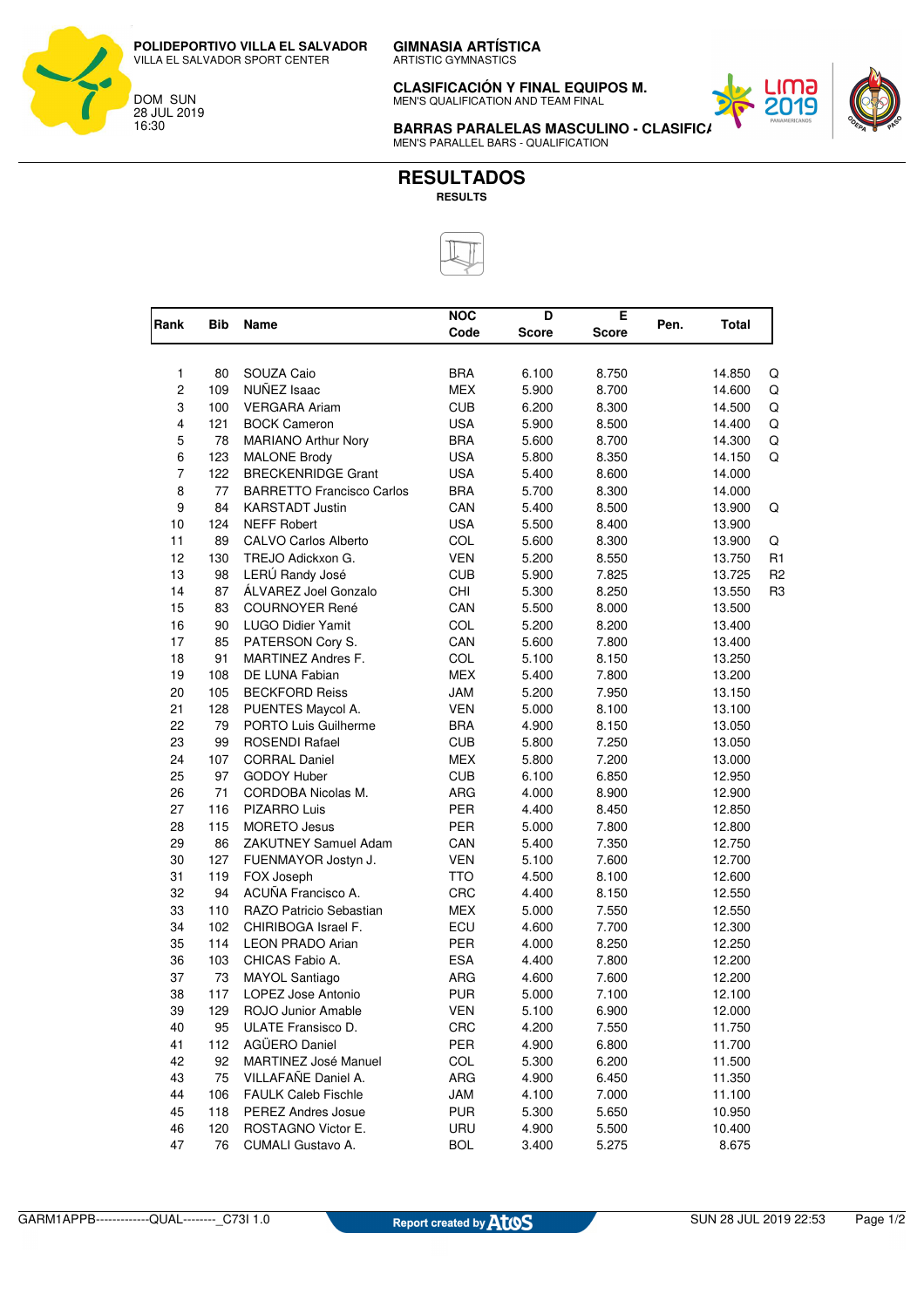**POLIDEPORTIVO VILLA EL SALVADOR** VILLA EL SALVADOR SPORT CENTER

DOM SUN 28 JUL 2019 16:30

ARTISTIC GYMNASTICS

**CLASIFICACIÓN Y FINAL EQUIPOS M.** MEN'S QUALIFICATION AND TEAM FINAL



**BARRAS PARALELAS MASCULINO - CLASIFIC** MEN'S PARALLEL BARS - QUALIFICATION



| <b>Rank</b> | <b>Bib</b> | Name                    | <b>NOC</b><br>Code | <b>Score</b> | <b>Score</b> | Pen. | Total      |
|-------------|------------|-------------------------|--------------------|--------------|--------------|------|------------|
|             |            | 72 JATO Julian Ezequiel | ARG.               |              |              | ۰    | <b>DNS</b> |

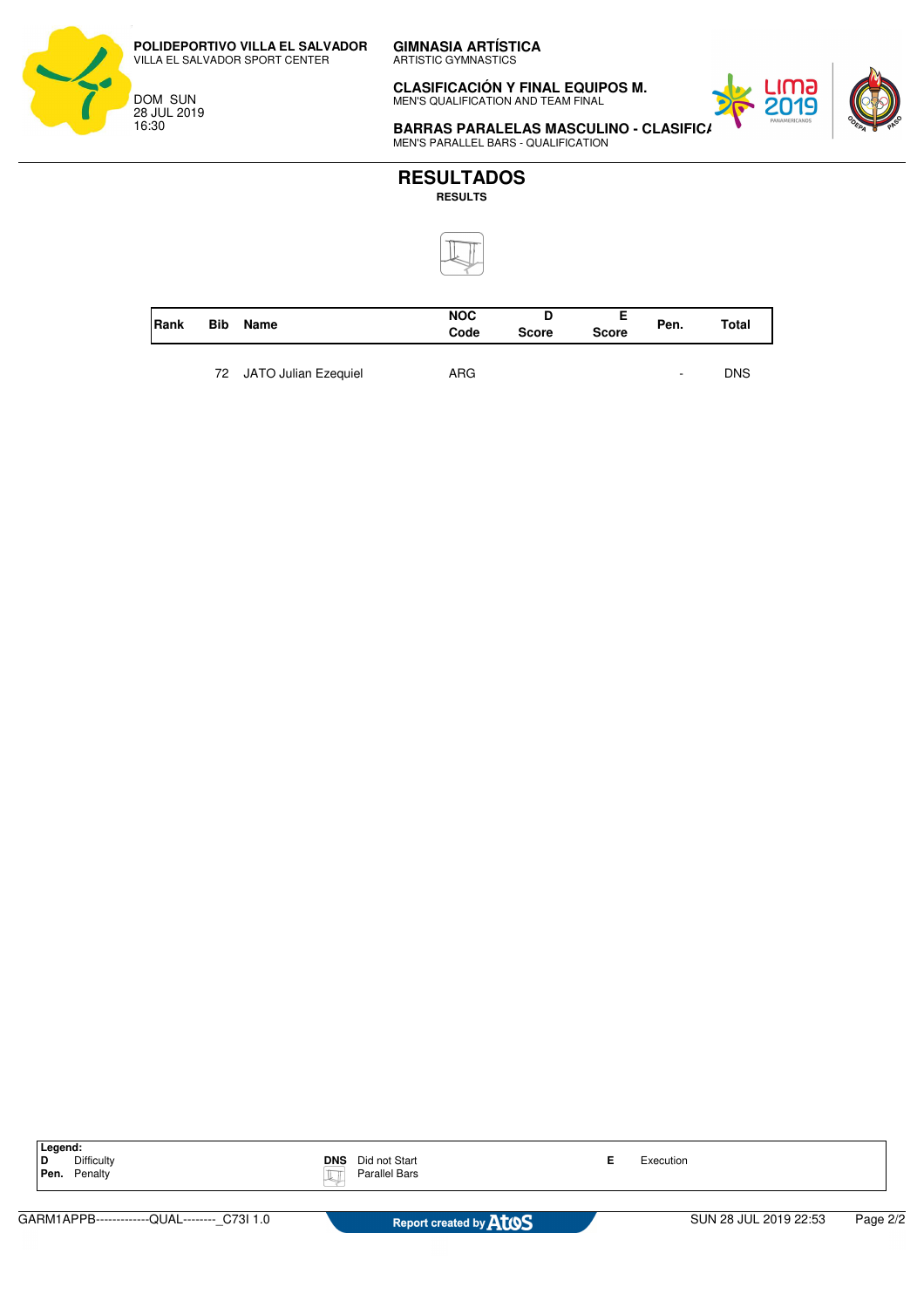ARTISTIC GYMNASTICS

**CLASIFICACIÓN Y FINAL EQUIPOS M.** MEN'S QUALIFICATION AND TEAM FINAL



**BARRA FIJA MASCULINO - CLASIFICACIÓN** MEN'S HORIZONTAL BAR - QUALIFICATION

#### **RESULTADOS RESULTS**



| Rank           | Bib | Name                             | <b>NOC</b> | D            | E            | Pen.   | Total  |                |
|----------------|-----|----------------------------------|------------|--------------|--------------|--------|--------|----------------|
|                |     |                                  | Code       | <b>Score</b> | <b>Score</b> |        |        |                |
| 1              | 78  | <b>MARIANO Arthur Nory</b>       | <b>BRA</b> | 6.300        | 8.100        |        | 14.400 | Q              |
| $\overline{c}$ | 77  | <b>BARRETTO Francisco Carlos</b> | <b>BRA</b> | 6.000        | 8.050        |        | 14.050 | Q              |
| 3              | 80  | SOUZA Caio                       | <b>BRA</b> | 6.100        | 7.750        |        | 13.850 |                |
| 4              | 97  | <b>GODOY Huber</b>               | <b>CUB</b> | 5.700        | 7.900        |        | 13.600 | Q              |
| 5              | 83  | <b>COURNOYER René</b>            | CAN        | 5.200        | 8.350        |        | 13.550 | Q              |
| 6              | 86  | <b>ZAKUTNEY Samuel Adam</b>      | CAN        | 5.500        | 8.000        |        | 13.500 | Q              |
| $\overline{7}$ | 85  | PATERSON Cory S.                 | CAN        | 5.700        | 7.775        |        | 13.475 |                |
| 8              | 89  | CALVO Carlos Alberto             | COL        | 5.300        | 8.100        |        | 13.400 | Q              |
| 9              | 107 | <b>CORRAL Daniel</b>             | <b>MEX</b> | 5.000        | 8.300        |        | 13.300 | Q              |
| 10             | 91  | MARTINEZ Andres F.               | COL        | 5.000        | 8.200        |        | 13.200 | Q              |
| 11             | 125 | SUZUKI Genki                     | <b>USA</b> | 5.400        | 7.800        |        | 13.200 | R <sub>1</sub> |
| 12             | 122 | <b>BRECKENRIDGE Grant</b>        | <b>USA</b> | 5.600        | 7.600        |        | 13.200 | R <sub>2</sub> |
| 13             | 109 | NUÑEZ Isaac                      | <b>MEX</b> | 5.000        | 8.100        |        | 13.100 | R <sub>3</sub> |
| 14             | 90  | <b>LUGO Didier Yamit</b>         | COL        | 5.500        | 7.575        |        | 13.075 |                |
| 15             | 124 | <b>NEFF Robert</b>               | <b>USA</b> | 6.100        | 6.950        |        | 13.050 |                |
| 16             | 102 | CHIRIBOGA Israel F.              | ECU        | 4.500        | 8.450        |        | 12.950 |                |
| 17             | 87  | ÁLVAREZ Joel Gonzalo             | CHI        | 4.900        | 8.000        |        | 12.900 |                |
| 18             | 127 | FUENMAYOR Jostyn J.              | <b>VEN</b> | 5.200        | 7.500        |        | 12.700 |                |
| 19             | 105 | <b>BECKFORD Reiss</b>            | <b>JAM</b> | 5.000        | 7.600        |        | 12.600 |                |
| 20             | 100 | <b>VERGARA Ariam</b>             | <b>CUB</b> | 5.900        | 6.700        |        | 12.600 |                |
| 21             | 112 | AGÜERO Daniel                    | PER        | 4.700        | 7.850        |        | 12.550 |                |
| 22             | 98  | LERÚ Randy José                  | <b>CUB</b> | 5.700        | 6.850        |        | 12.550 |                |
| 23             | 115 | <b>MORETO Jesus</b>              | <b>PER</b> | 4.700        | 7.750        |        | 12.450 |                |
| 24             | 118 | <b>PEREZ Andres Josue</b>        | <b>PUR</b> | 5.000        | 7.400        |        | 12.400 |                |
| 25             | 111 | ROJO Francisco Javier            | <b>MEX</b> | 4.500        | 7.850        |        | 12.350 |                |
| 26             | 120 | ROSTAGNO Victor E.               | URU        | 4.800        | 7.450        |        | 12.250 |                |
| 27             | 117 | LOPEZ Jose Antonio               | <b>PUR</b> | 5.000        | 7.250        |        | 12.250 |                |
| 28             | 114 | <b>LEON PRADO Arian</b>          | <b>PER</b> | 4.700        | 7.500        |        | 12.200 |                |
| 29             | 84  | <b>KARSTADT Justin</b>           | CAN        | 4.800        | 7.350        |        | 12.150 |                |
| 30             | 101 | <b>NIN Audrys</b>                | <b>DOM</b> | 5.300        | 6.650        |        | 11.950 |                |
| 31             | 113 | <b>GALLEGOS Mauricio</b>         | PER        | 4.600        | 7.250        |        | 11.850 |                |
| 32             | 95  | ULATE Fransisco D.               | CRC        | 4.300        | 7.500        |        | 11.800 |                |
| 33             | 75  | VILLAFAÑE Daniel A.              | ARG        | 4.200        | 7.550        |        | 11.750 |                |
| 34             | 108 | DE LUNA Fabian                   | <b>MEX</b> | 4.300        | 7.450        |        | 11.750 |                |
| 35             | 99  | <b>ROSENDI Rafael</b>            | <b>CUB</b> | 5.100        | 6.600        |        | 11.700 |                |
| 36             | 73  | MAYOL Santiago                   | ARG        | 4.300        | 7.350        |        | 11.650 |                |
| 37             | 94  | ACUÑA Francisco A.               | CRC        | 4.400        | 7.250        |        | 11.650 |                |
| 38             | 128 | PUENTES Maycol A.                | <b>VEN</b> | 4.500        | 7.100        |        | 11.600 |                |
| 39             | 106 | <b>FAULK Caleb Fischle</b>       | JAM        | 4.600        | 6.950        |        | 11.550 |                |
| 39             | 129 | ROJO Junior Amable               | <b>VEN</b> | 4.600        | 6.950        |        | 11.550 |                |
| 41             | 71  | CORDOBA Nicolas M.               | ARG        | 5.100        | 6.700        | $-0.3$ | 11.500 |                |
| 42             | 79  | PORTO Luis Guilherme             | BRA        | 4.800        | 6.700        |        | 11.500 |                |
| 43             | 130 | TREJO Adickxon G.                | <b>VEN</b> | 5.000        | 6.400        |        | 11.400 |                |
| 44             | 92  | MARTINEZ José Manuel             | <b>COL</b> | 5.000        | 6.200        |        | 11.200 |                |
| 45             | 103 | CHICAS Fabio A.                  | <b>ESA</b> | 2.700        | 7.150        |        | 9.850  |                |
| 46             | 119 | FOX Joseph                       | <b>TTO</b> | 3.400        | 6.050        |        | 9.450  |                |
| 47             | 76  | CUMALI Gustavo A.                | <b>BOL</b> | 2.900        | 5.750        |        | 8.650  |                |
| 48             | 123 | <b>MALONE Brody</b>              | <b>USA</b> | 4.200        | 3.650        |        | 7.850  |                |



28 JUL 2019 16:30